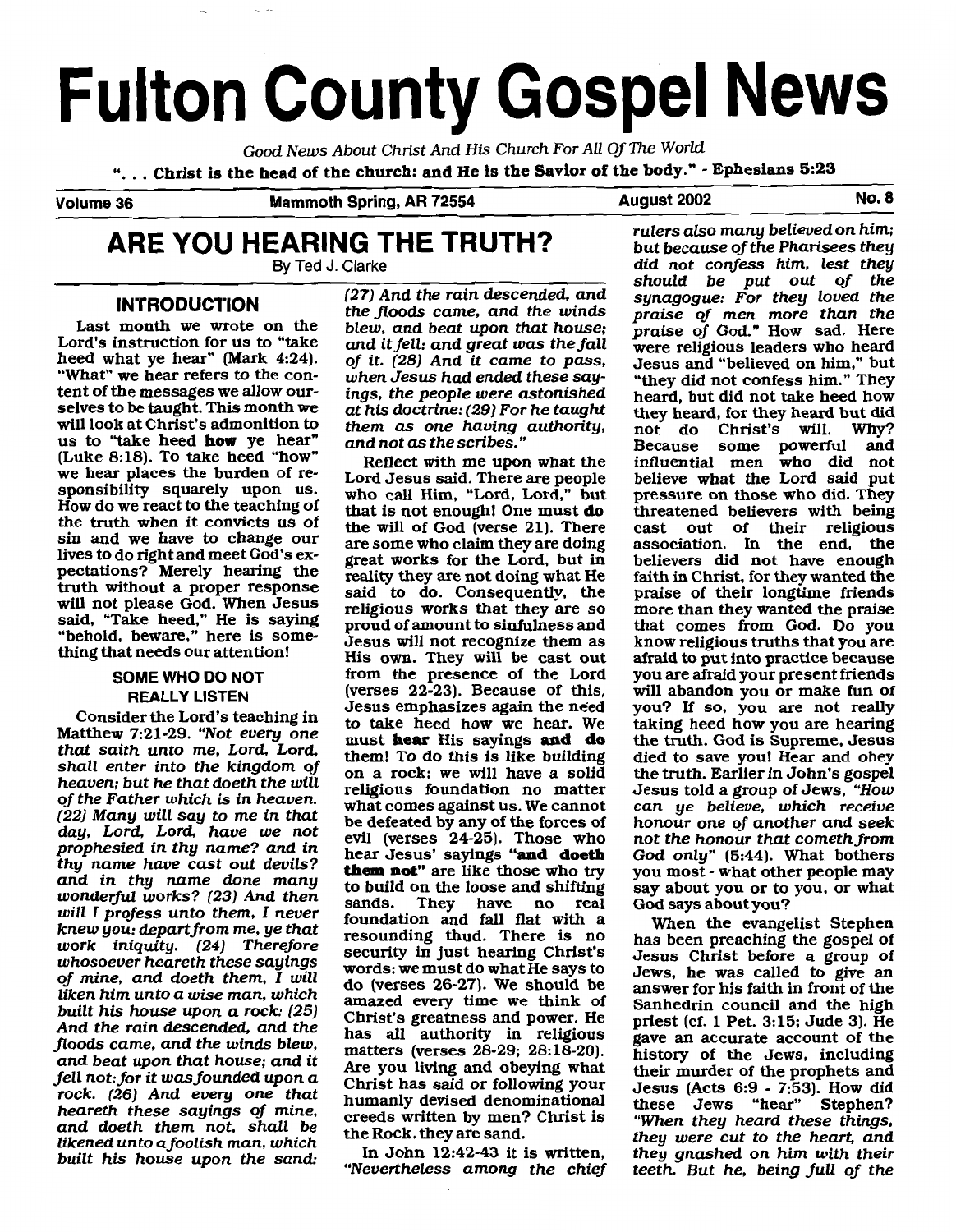### **FULTON COUNTY GOSPEL NEWS USPS Publication #211780**

... is a Periodical publication issued monthly by the Church of Christ at Third and Bethel (P.O. Box 251), Mammoth Spring, **AR** 72554-025 1. **POSTMASTER: Please mail ail changes of address to the above address.** 

**FCGN** is mailed free of charge to any who care to receive it. We will be happy to add any names to the regular mailing list. If you send in a name we<br>must have a complete address. have a complete address, including number and street name, or R.R. or HCR number, plus box number, or a P.O. Box number and the **NINE DIGIT** ZIP **CODE.** This paper is supported by voluntary contributions for which we are grateful. Financial information will be furnished upon request. **Mail all address corrections or manuscripts to:** 

## **FULTON COUNTY GOSPEL NEWS P.O. Box** 251

**Mammoth Spring,** AR 72554

| TED J. CLARKE  EDITOR          |  |
|--------------------------------|--|
|                                |  |
|                                |  |
|                                |  |
| E-Mail  cocfcgn@ozarks.com     |  |
| Website                        |  |
| www.fultoncountygospelnews.org |  |
| Joseph Chase - Webmaster       |  |
| E-mail: chasejoseph@yahoo.com  |  |

Holy Ghost, looked up steadfastly into heaven, and saw the glory of God, and Jesus standing on the right hand of God, And said, Behold, I see the heavens opened, and the Son of man standing on the right hand of God. Then they cried out with a loud voice, and stopped their ears, and ran upon him with one accord, And cast him out of the city, and stoned him: and the witnesses laid down their clothes at a young man's feet, whose name was Saul" [Acts 7:54-59). When you hear someone preach or teach the truth from Scripture and you know it is the truth, but it is not what you believe and practice and yet you cannot show it is wrong, do you become so angry that you would like to do something harmful to the person telling the truth?

Sometimes the best chance you have to learn the truth is to go to the Bible and try to prove the other person wrong. Sadly, most people do not really know what the Bible says about a topic. They just believe what their preacher says and never investigate it for themselves. Often, their preacher will not tell them to go to the Bible be-

cause he knows he cannot defend some of the things he teaches. I encourage you to look up every verse of Scripture we use in our paper or that I use in my teaching and preaching. One must handle the word of truth properly, but you cannot learn the truth of God's will any other way (2 Timothy 2:15).

## **THOSE WHOTRULY TAKE HEED HOW THEY HEAR**

Some of the best examples on taking heed how you should hear are from Acts 17. The apostle Paul had only been in the city of Thessalonica about three weeks, preaching that Jesus was indeed the promised Messiah. Some Gentiles and Jews in the city believed, but many of the Jews were jealous and caused an uproar that caused Paul and his helpers to leave the city (verses 1-9). When Paul later wrote to the Thessalonica, he praised them because "ye turned to God from idols to serve the living and true God" (1 Thessalonians 1:9). He further said, "For this cause also thank we God without ceasing, because, when ye received the word of God which ye heard from us, ye received it not as the word of men, but as it is in truth, the word of God, which effectually worketh also in you that believe" [2:13]. He goes on in verse 14 to praise the Jews who obeyed, for they had "suffered" at the hands of the Jews because of their faith. The pagans who turned from idols no doubt also had to deal with opposition and ridicule, but they heard the truth, obeyed it, and stuck with it!

A second example in Acts 17 is that of the Bereans. Paul went from Thessalonica to Berea and began teaching in the synagogue of the Jews. Of these Jews Luke wrote: "These were more noble than those in Thessalonica, in that they received the word with all readiness of mind, and searched the scriptures daily, whether those things were so" (17:ll). What a great example on "how to hear." They listened with a ready mind, checked in the Scriptures to see if the things Paul was teaching were so, and because of that, "therefore many

of them believed" (verse 12). **Preachers and teachers of God's Word have a responeibility to teach you the truth, but you have the reeponeibility to make sure it is the truth and to obey it!** 

## **CONCLUSION**

In our little paper we endeavor to teach you nothing but the truth<br>of God's Holy Word. We of God's Holy encourage you to search the Scriptures from your own Bible to see whether or not the things we are saying are true! Be as a noble Berean. First, have a ready mind desiring to know the truth. Second, check out what you hear and read in a reliable translation of the Bible. Third, when you find out the truth obey it, live it, and share it.

Remember too that Jesus said, "And why call ye me, Lord, Lord, and do not the things which I say?" (Luke 6:46). If you know the truth and do not obey it, beware that the Lord may send you a "strong delusion" because you "received not the love of the truth, that [you] might be saved" (2 Thessalonians 2:10-11).

If you have questions we can help you study, or if you need some study material on a particular subject, we will do our best to assist you in whatever way you request. We not only want you to know the truth, we want you to obey it and be saved eternally. Not everyone who calls Jesus Lord will go to heaven. There are things we must do to be saved (Matthew 7:21). Read Mark 16:16; Acts 2:38;  $22:16;$  Romans 10:9-10; Galatians 3:26-27; 1 Peter 1:22-23; 3:21. Any questions? Are there things you need to do that you have not done? How are you hearing God's truth?

## **EQUIVALENT MAlTERS**

**By Eddy Gilpin** 

The Bible employs a grammatical tool called parallelism on several occasions Although Hebrew writers were most noted for it, it is used in the New Testament as well. A quick example of parallelism can be found in Psalm 119:105. The Psalmist said, "Thy word is a lamp unto my feet, and a light unto my path." Both of these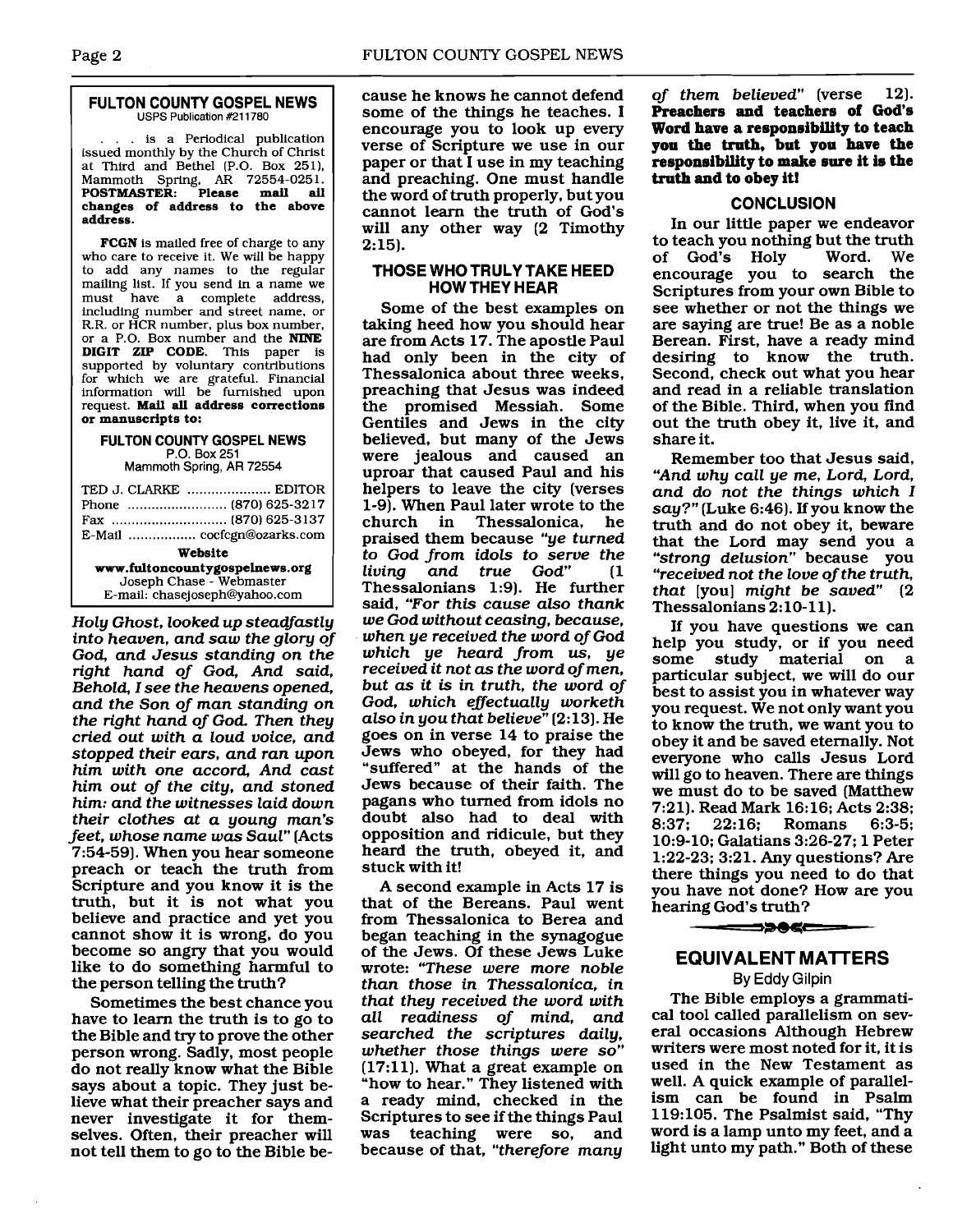phrases express the same thought, but use different words in doing so.

In the New Testament there is an interesting and quite informative use of this grammatical device foundin 1 Peter 1:22,23. In the former verse the Bible states: "Seeing ye have purified your souls in obeying the truth through the Spirit unto unfeigned love of the brethren, see that ye love one another with a pure heart fervently." The latter reads: "Being born again, not of corruptible seed, but of incorruptible, by the word of God, which liveth and abideth for ever." Of these two passages, the latter explains or expounds upon the former. Notice the parallel statements:

- 1) "obeying the truth" (vs. 22) is equivalent to "being born again" (vs. 23).
- 2) "through the Spirit" (vs. 22) is equivalent to "by the word of God" (vs. 23).

From these it is readily seen:

- 1) When one "obeys the truth" (cf. Rom. 6:17,18; 6:3,4; etc.) he is "born again." Thus, the described to Nicodemus by Jesus (Jn. 3:l-13) is simply obedience to what God has commanded concerning salvation. As Peter states in this same verse  $(22)$ , the soul is "purified" in "obeying the truth." This being the case, can the soul be "purified" without "obeying the truth?" The answer, of course, is "No" (cf, 2 Thes.  $1:8$ .
- 2) When one is directed by "the word of God," he is being directed "by the Spirit." The Holy Spirit operates through the word, and only through the word.

If you write in your Bible, you might want to draw an arrow from the phrase "obeying the truth" (vs. 22) to "Being born again" (vs. 23); and, from "through the Spirit" (vs. 22) to "by the word of God" (vs. 23).<br>This might assist you in assist you in remembering that these are parallel passages and the two thoughts equivalent. embering that these a<br>allel passages and the tweets ughts equivalent.<br>1840 Tucker Lane Salem, VA 24153

1840 Tucker Lane

## **MARRY A CHRISTIAN**

**By Marvin Rickett** 

The Wise Man said, "Whoso findeth a wife findeth a good thing, and obtaineth favour of the Lord" (Prover 18:22). This is also true the other way: "Whoever finds a husband finds a good thing." He could have added that whoever finds a **good** wife or a **good** husband is blessed. The New Testament says, "Marriage is honorable in all, and the bed undefiled" (Hebrews 13:4). Most people will marry, a few will not.

There are several important things to consider in selecting a wife or husband: Whether love is present is a very important consideration, whether he will make a living and whether she will live within their means, whether he will be a good father and she a good mother, whether or not he/ she is too selfish to make the marriage work, whether he/she has learned self discipline, whether they are mature enough, etc.

The most important consideration of all is to marry someone who is a Christian (assuming you yourself are a faithful Christian). You should be primarily concerned with marrying someone who will help you get to heaven. This is all important. Your soul is your most important possession. Saving it should be your most important consideration. Jesus poses the question: "For what is a man profited, if he shall gain the whole word, and lose his soul? or what shall a man give in exchange for his own soul?" (Matthew 16:26). To make a decision to pair up with someone who will be a continual hindrance to his divine<br>goal is nothing short of is nothing short of foolishness. The ideal to strive for is to be "heirs together of the grace of life" (1 Peter 3:7).

The Lord knew His people would have problems when they married outside of their faith. That's why he told His people Israel not to marry among the heathen. He said, "Lest thou make a covenant with the inhabitants of the land, and they go a whoring after their gods, and do sacrifice unto their gods, and one call thee and thou eat of his sacrifice; and thou take of their daughters unto their sons, and their daughters go

a whoring after their gods, and make thy sons go a whoring after their gods" (Exodus 34: 15.16).

One consequence of their marrying outside the faith can be seen in Nehemiah's time. Some of God's people had intermarried with the heathen and it had resulted in serious consequences. "In those days also saw I Jews that had married wives of Ashdod, of Ammon, and of Moab: And their children spake half in the speech of Ashdod, and could not speak in the Jews's language, but according to the language of each people" (Nehemiah  $13:23,24$ ). It is true that in the Old Testament the Lord was concerned about maintaining the purity of the race, but when explanation was fully given, it always boiled down to the intrusion of other gods into their religious faith.

We know of numerous<br>instances where a Christian where a Christian married someone outside the church and was led away from the faith. First of all, even if one does not allow himself to be led away, he is likely to be in for a lifetime of tension and struggle with the mate to maintain his faith. Some get tired of the struggle, quit the<br>church and lapse into lapse indifference. Others grow weary of<br>the tension and join their the tension spouse's religion to keep the peace They convince themselves that it doesn't make that much difference to which church they belong. Somewhere along the way they unlearn many of the truths of New Testament Christianity.

Although the most important consideration in selecting a life's mate is whether he/she is a Christian, there are further things to consider. One consideration is to be sure and select a wifehusband who is eligible to marry. The Lord does not permit just any one to marry. Not a few Christians have gotten themselves into a mess by marrying someone the Lord has not permitted to marry. Rather than listing all who are not eligible to marry, it is simpler to give those who are eligible to marry. First, be sure **you** are eligible to marry! (1) Those who have never been married are eligible to **marry.** (2) One whose spouse has died is eligible to marry (Romans 7:l-3). (3) One who put away one's spouse for for